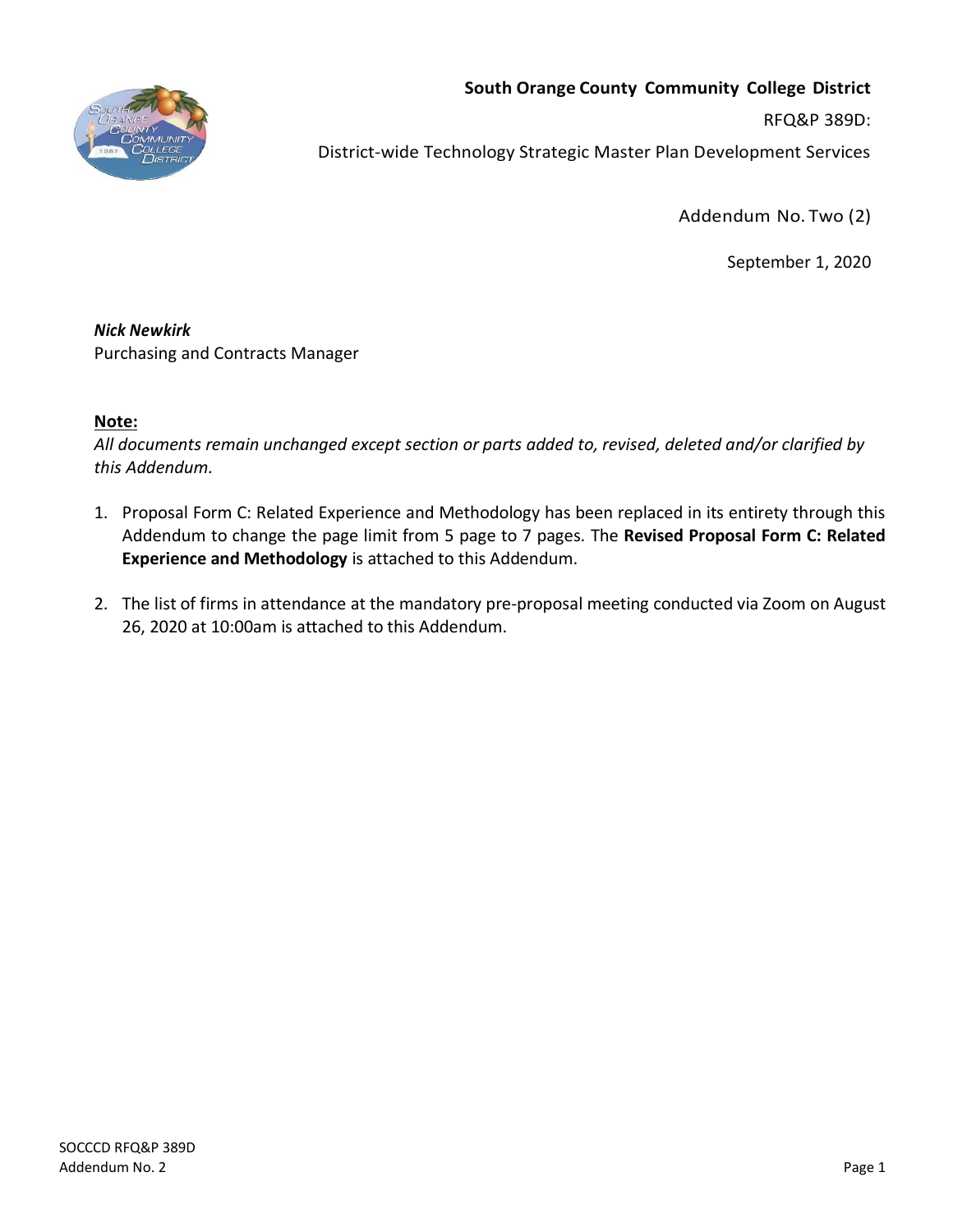# **REVISED PROPOSAL FORM C RELATED EXPERIENCE AND METHODOLOGY REVISED PER ADDENDUM NO. 2 ON 9/01/20 ( Seven Page Limit )**

- 1. Provide a summary of the Firm's and proposed staff's experience in relation to the scope of services contemplated in this RFQ&P. Specifically address experience working with public educational agencies, especially those in California community colleges.
- 2. List projects in chronological order for the last five years in which proposed team members were involved. Indicate whether project was completed by firm or by a team member when employed by another firm.
- 3. Describe how the firm will provide services and fulfill the requirements and expectations of the District in relation to the scope of services identified in this RFQ&P.
- 4. Indicate the Firm's proximity to the District and availability to accomplish the work.
- 5. Do you provide weekly or monthly status reports? If so, describe the type of information the status report contains.
- 6. Illustrate examples of qualitative and quantitative data to be collected and describe how this data will be appropriately used to address the scope of services contemplated in this RFQ&P.
- 7. How will you work with the District and Campuses to ensure campus/district communities are fully engaged in the process and that you have the information necessary to be successful? Also, how will you ensure that the information provided to the District and Campuses will be accurate, timely, and sufficient?
- 8. What means and methodologies will be employed in completing the services contemplated in this RFQ&P?
- 9. List any exceptions to the Scope of Services for this RFQ&P.
- 10. Describe at least one instance where your firm's Technology Strategic Plan was adopted and successfully executed. Submit electronic links for 3-5 similar Technology Strategic Plans (electronic examples do not count towards the five-page limit).